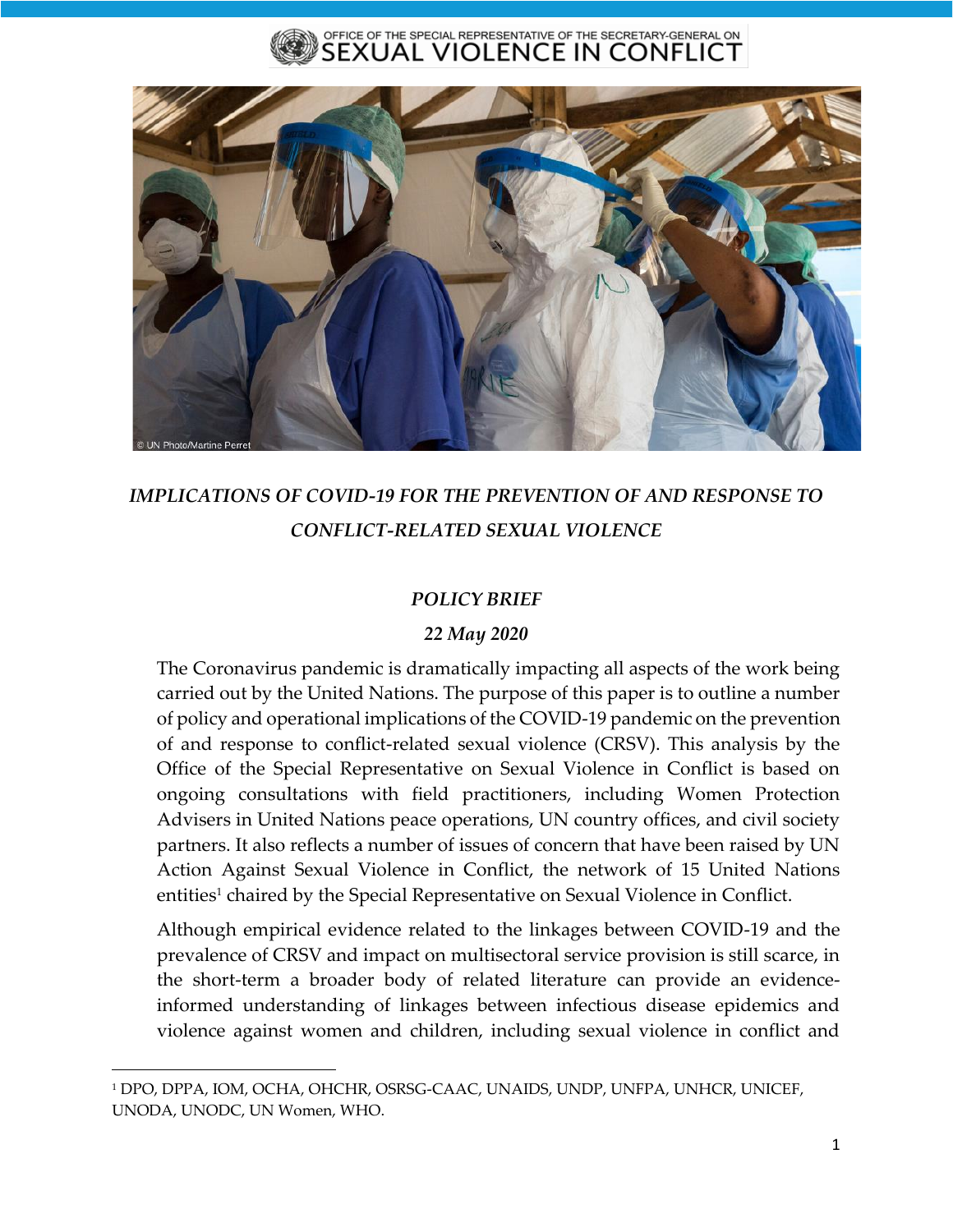post-conflict settings. This analysis is intended to inform policy and programme responses to mitigate the risk of increased sexual violence in conflict and post conflict settings as part of pandemic preparedness, as well as during and in the aftermath of the pandemic.

Unequal gender relations and patriarchal norms exacerbate crises and are also aggravated at such times, with the potential to further magnify and modify risk and protective factors. Conflict and times of unrest are linked to increased interpersonal violence, particularly against women and children, and pandemics are no exception. The global nature and associated fear and uncertainty of pandemics provide an enabling environment that may exacerbate or spark diverse forms of violence against women and children including sexual violence. Lessons learned from previous epidemics such as Ebola have clearly illustrated the need for a gender responsive and inclusive approach. Therefore, this paper complements and reinforces a number of recent policy briefs of Secretary General that advocate an intersectional gender- and feminist-informed pandemic response.<sup>2</sup>



### *Impact on monitoring, reporting, access and timely information as a basis for remedial action*

Already a dramatically underreported crime, CRSV risks being further obscured by the pandemic. Through resolution 1960 (2010), the Security Council mandated the establishment of monitoring, analysis and reporting arrangements on CRSV in recognition of the fact that accurate and timely information and analysis on this problem represents the basis for prevention and response at all levels. This includes actions to combat impunity and ensure the delivery of multi-faceted programmatic interventions to survivors. The imposition of quarantines, curfews and other restrictions on movement to abate the spread of COVID-19, are already hampering the possibility for survivors to report sexual violence, further exacerbating the existing structural, institutional and sociocultural barriers to seeking redress for such crimes. Quarantines and other restrictions on movement have also begun to disrupt the monitoring, reporting and outreach work of United Nations entities mandated to gather information, verify violations and enhance compliance by both State and non-State parties with international obligations, including relevant Security Council resolutions.

<sup>2</sup> *The Impact of COVID-19 on Women [\(https://bit.ly/2U1bO7V\)](https://bit.ly/2U1bO7V);* and, *We are all in this Together: Human Rights and COVID-19 Response and Recovery (https://bit.ly/2VSTrCa)*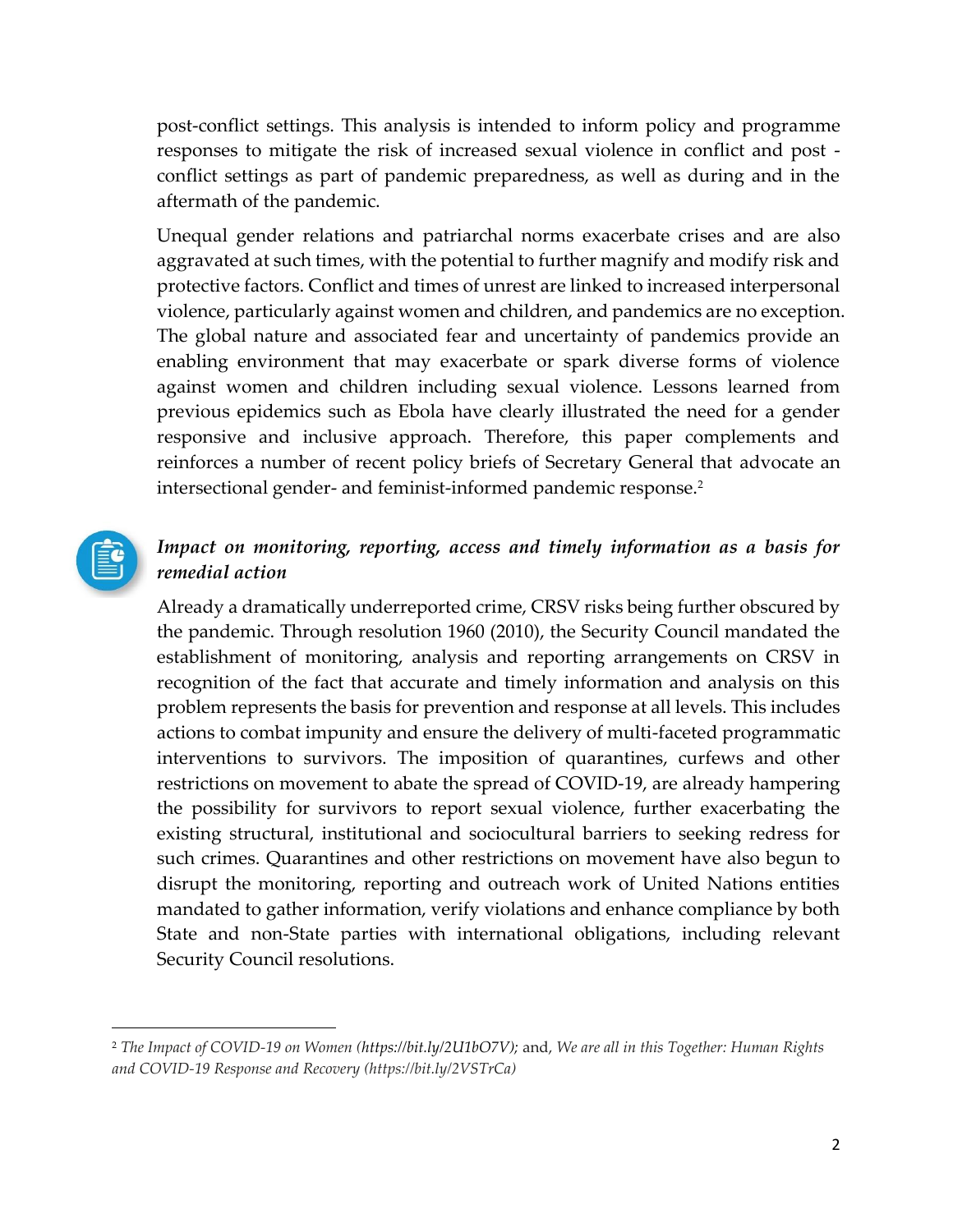*Data collection and analysis is the backbone of results-based programming. It is critical to the effectiveness of targeted service delivery, advocacy, policy development, and accountability and monitoring. Therefore, it is essential that continued emphasis be placed on the implementation of the monitoring, analysis and reporting arrangements on CRSV. CRSV expertise should be integrated upstream in the response to the pandemic and reflected in national response plans in conflict-affected countries. This may require integrating CRSV experts into military, humanitarian and political efforts in response to COVID-19, to achieve modified approaches, including flexible yet rigorous information verification procedures through a greater reliance on local community networks, women's groups, etc. It may necessitate increased investment in training and capacity building of local partners.* 



#### *Impact on and access to services for survivors of sexual violence including lifesaving health interventions*

Sexual and gender-based violence remains the most chronically underfunded sector of the humanitarian appeals of the United Nations, severely impacting the delivery of the range of medical, psychosocial and legal services required to support survivors of CRSV. For example, while one in five internally displaced or refugee women living in humanitarian crisis and armed conflict has experienced sexual violence, less than 1 percent of global humanitarian funding is spent on SGBV prevention and response activities.<sup>3</sup> As resources are prioritized by donors, UN entities and national authorities for the COVID-19 response, there are concerns of even more acute funding



shortfalls in this area. In addition, some existing shelters and safe spaces have either been closed temporarily or are being repurposed for the COVID-19 response. Quarantines, curfews, school closures and other restrictions on movement are having a detrimental impact on the ability of survivors to physically access services even where they do exist. In this regard special consideration needs to be given to refugee and internally displaced communities, a disproportionately large percentage being women and children, for whom the challenges of availability and accessibility of services are exacerbated by circumstances of their displacement.

<sup>3</sup> Refer to: *Gender-based violence: A closer look at the numbers [\(https://bit.ly/2ZZFeHC\)](https://bit.ly/2ZZFeHC)*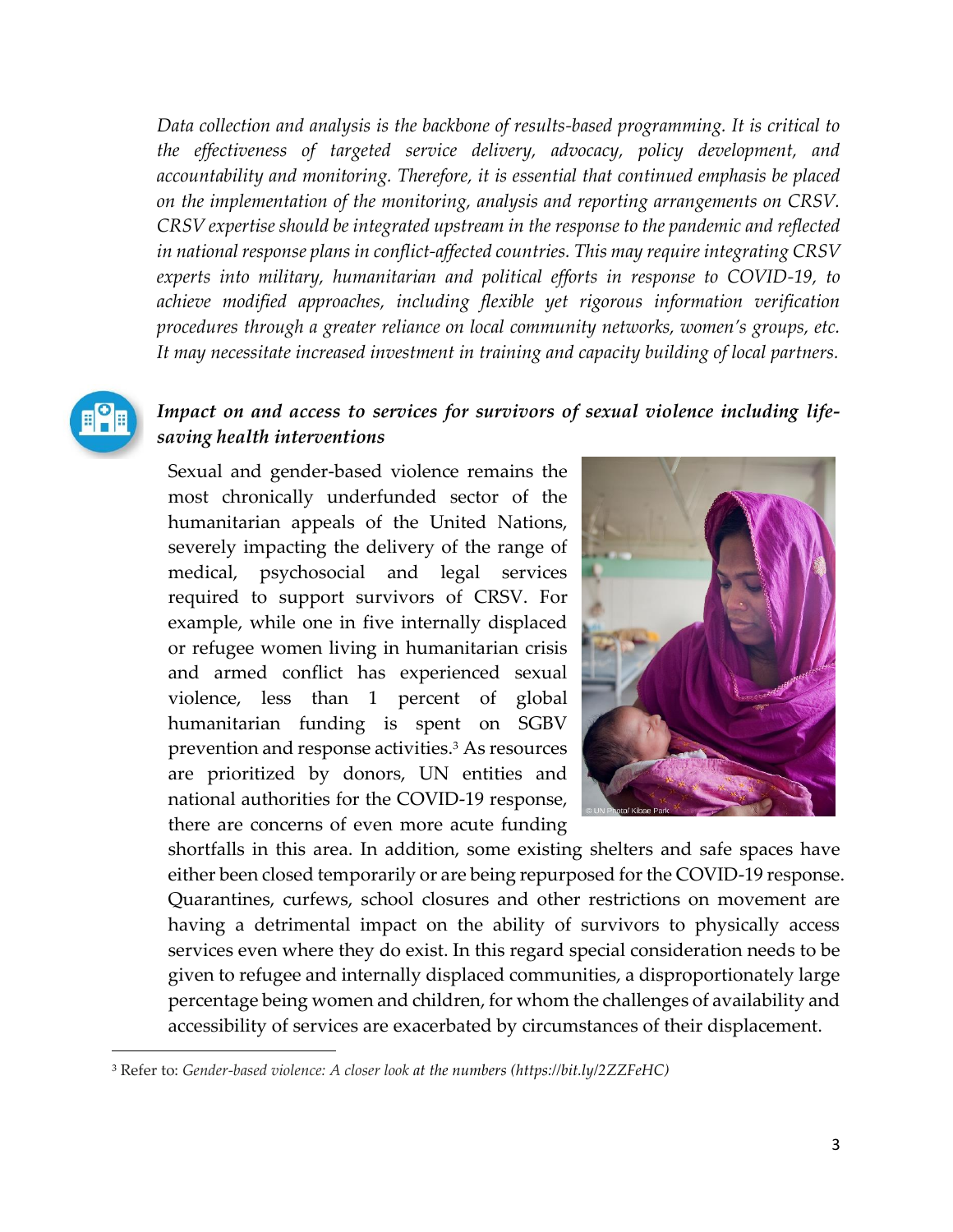Fear of contracting COVID-19 further exacerbates the challenge of service provision. Health service providers, emergency first responders and women's civil society organizations are often the first point of contact for survivors of sexual violence. Yet, women including survivors of sexual violence may be less willing to seek help, particularly for health care, because of perceived risks of contracting COVID-19, for fear of infection and the potential for transmitting the virus to their families.



A direct outcome of the pandemic is an increased burden on health services and first responders. The contraction of routine health services means barriers to screening and service provision for victims of sexual violence, including reduced supply of essential services, such as emergency contraception, post-exposure prophylaxis and psychosocial support. Referral pathways are also likely to change during the pandemic, with a lack of complementary health and legal services to address immediate and medium-term needs of victims of sexual violence. In these referral pathways, first responders, crisis hotlines, and civil society actors as well as intermediaries connecting

women to legal channels, crisis support and safety planning, and organizations addressing housing and financial assistance are all critical for survivors of sexual violence. With social distancing measures instituted, as well as economic strains, these organizations are less active and able to support women and children in need. In terms of mitigation measures, it must be emphasized that hotline support services and SMS-based safety planning and support programmes are essential lifelines during this COVID-19 pandemic, in order to provide crisis counseling and strategic safety planning even remotely.

In settings where the COVID-19 pandemic has triggered a militarization of some health systems, such as the utilization of military forces to set up field hospitals and provide security, there may be additional risks for women and children. The presence of military forces in the community can lead to increased risk of violence, fear and perceived lack of security for women and girls, further exacerbating the underreporting of sexual violence.

*Therefore, sexual and gender-based violence response programmes should be considered as*  essential, life-saving services and prioritized as such in the context of the overall *Coronavirus response, including the implementation of the COVID-19 Humanitarian Response Plan. Substantial increase in Government funding for the public health sector,*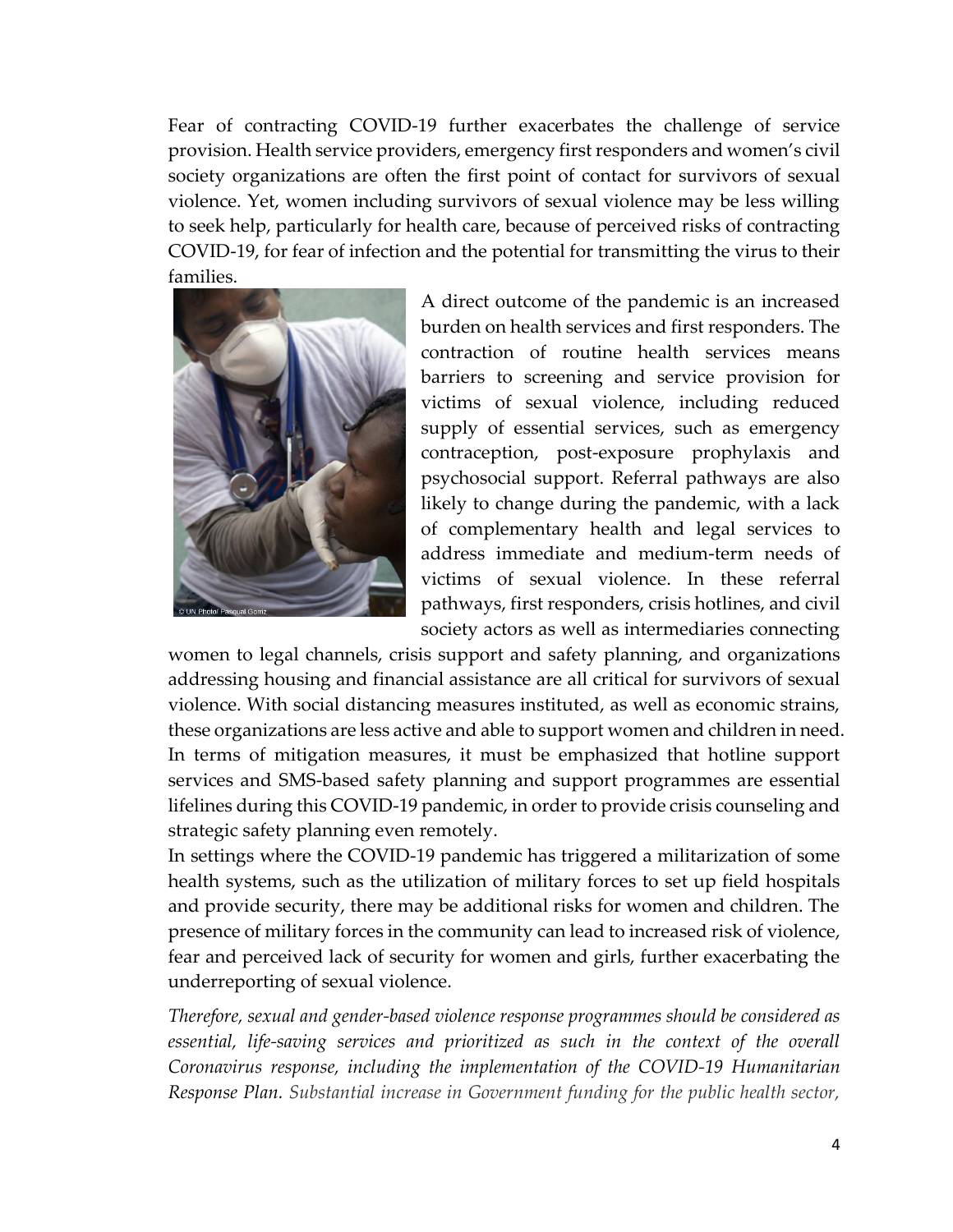*strengthening the capabilities of facilities and health workers, and improving access to sexual and reproductive care is all the more critical in light of the pandemic, and in country-response plans a percentage of aid should be allocated specifically to SGBV services. Due consideration should also be given to the establishment of specific protocols for survivors to continue to be able to access services, including comprehensive health care, while mitigating the risks of COVID-19 transmission. Where feasible, information on referral pathways could be integrated into existing communications on COVID-19, noting that women and girls often have limited access to information due to restrictive social norms. In certain settings, this has been compounded by the closure of shelters and womenfriendly spaces. The United Nation's Conflict-Related Sexual Violence Multi Partner Trust Fund of the UN Action network is a tool to channel funds for a coordinated response to CRSV. At this critical moment, continued donor support for the CRSV MPTF is essential in order to mitigate the impact of COVID-19 on the prevention of and response to sexual violence in conflict and post conflict settings.* 



#### *Impact on rule of law and accountability for sexual violence*

Combatting impunity for sexual violence is a fundamental aspect of deterring and preventing such crimes. It is also a central element of providing redress for victims. It is anticipated that COVID-19 will have a significant and detrimental impact on all aspects of the rule of law response including accountability for CRSV. This includes limitations on the availability and capacity to receive and process reports on incidents of sexual violence by law enforcement and judicial authorities. Additionally, relevant investigative work, pre-trial hearings and trials are likely to be limited, causing justice to be delayed and thereby further undermining the confidence of survivors in judicial systems, and emboldening perpetrators. It is notable that court officials across many countries have been advised or instructed to remain home. And, difficulties accessing medical facilities may further impair access to justice as survivors of sexual violence are unable to obtain medical reports which are a prerequisite to initiating legal processes in many justice systems.

As an early indication of the impact of the pandemic, an important investigation into a mass rape in the DRC was suspended due to concerns about COVID-19, and trials with large public attendance have been stalled due to restrictions in movement and physical distancing requirements.

The situation of detainees raises particular concerns in the context of COVID-19. In addition to the risk of contracting the virus, detainees may be exposed to an increased risk of sexual violence resulting from reduced humanitarian access and oversight, as well as heightened insecurity and constrained resources, in places of detention during the pandemic. In this regard women and child detainees, who are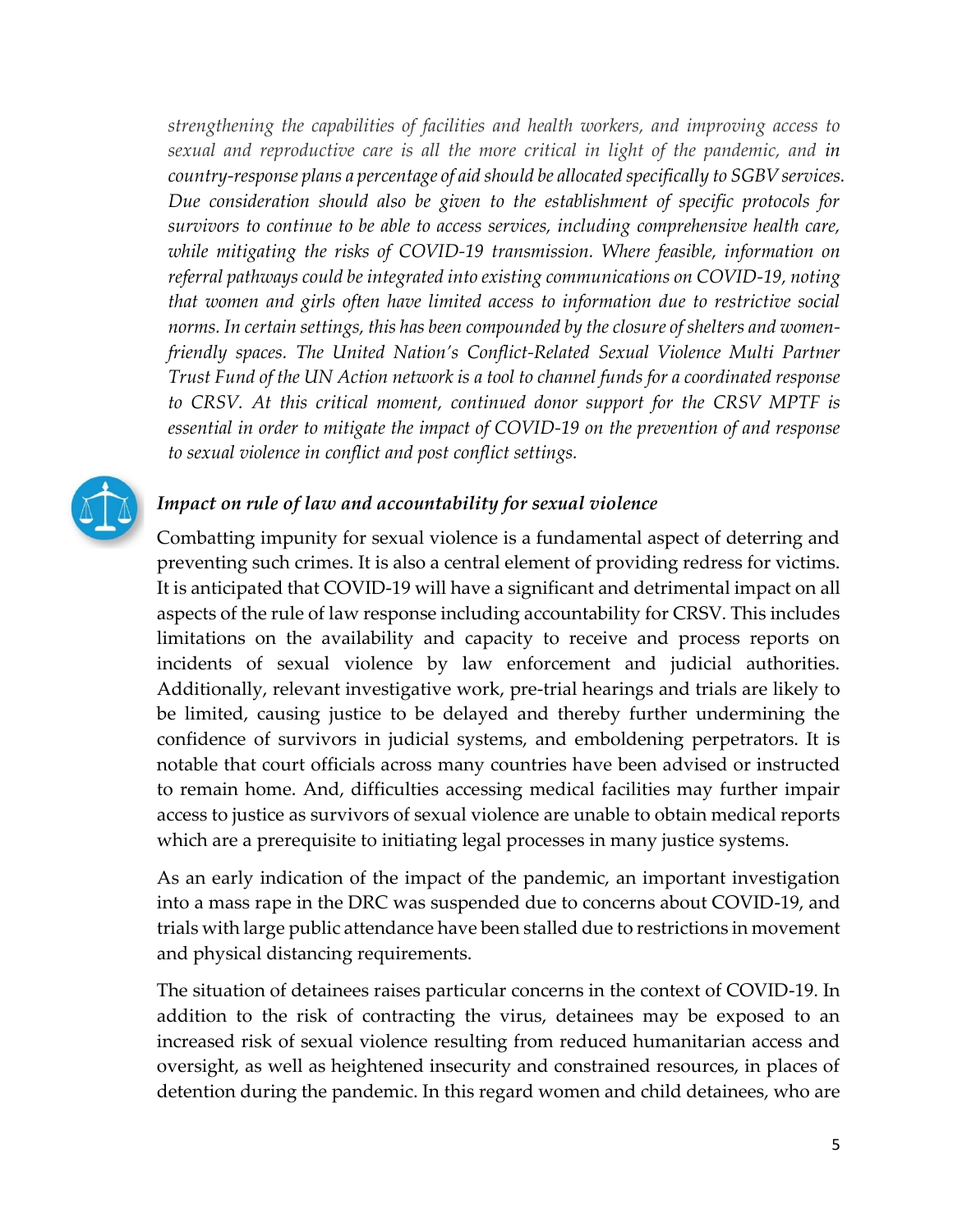already at particular risk for sexual violence in such settings, may become acutely vulnerable.

On the other hand, it should be noted that in a number of contexts some convicted war criminals are opportunistically seeking release from prison or alternatives to incarceration, claiming that they are at high risk of contracting COVID-19. The release of perpetrators of grave crimes such as CRSV, including members of the national security apparatus, can pose significant danger to communities, particularly in the form of reprisals against victims and witnesses. In such contexts it is essential that any appeals for release of perpetrators of sexual violence or other serious human rights violations are stringently evaluated to ensure that these measures do not lead to impunity. Where national authorities are issuing guidance to drastically limit the number of people who are arrested and consequently detained as a measure to mitigate the spread of COVID-19 in detention facilities, or may be ordering the release of detainees and prisoners who have been charged with or convicted for lower offences in an effort to decongest prisons, it is important that such measures do not benefit individuals charged with or convicted of CRSV.

*It is essential that emphasis be placed on the development of specific mitigation plans and measures to ensure rule of law and accountability for sexual violence as part of the overall COVID-19 response. Alternative and/or additional sites to receive reports on incidents of sexual violence should be identified, ensuring access to justice to victims/survivors and measures to secure and preserve evidence should be considered. Executive or high judicial bodies may consider the issuance of release orders of certain low-risk, vulnerable and other categories of detainees and prisoners, including consideration to the release or furlough of female detainees and juveniles.* 



### *Acute vulnerability of refugees, IDPs and migrants to conflict-related sexual violence*

Women, girls and boys are acutely vulnerable to sexual violence in the course of displacement or migration and are at particular risk once in refugee or IDP camps. The potential spread of COVID-19 in refugee and IDP settings may exacerbate the already high risk of sexual violence in such situations, including increased intimate partner violence, potential of trafficking, forced prostitution and sexual exploitation as quarantine and other physical distancing measures impact economic and livelihood activities and impede basic humanitarian service delivery. Initial reports indicate that even where services are available in camps, survivors may be hesitant to take advantage of them due to rumors and misinformation circulating on COVID-19.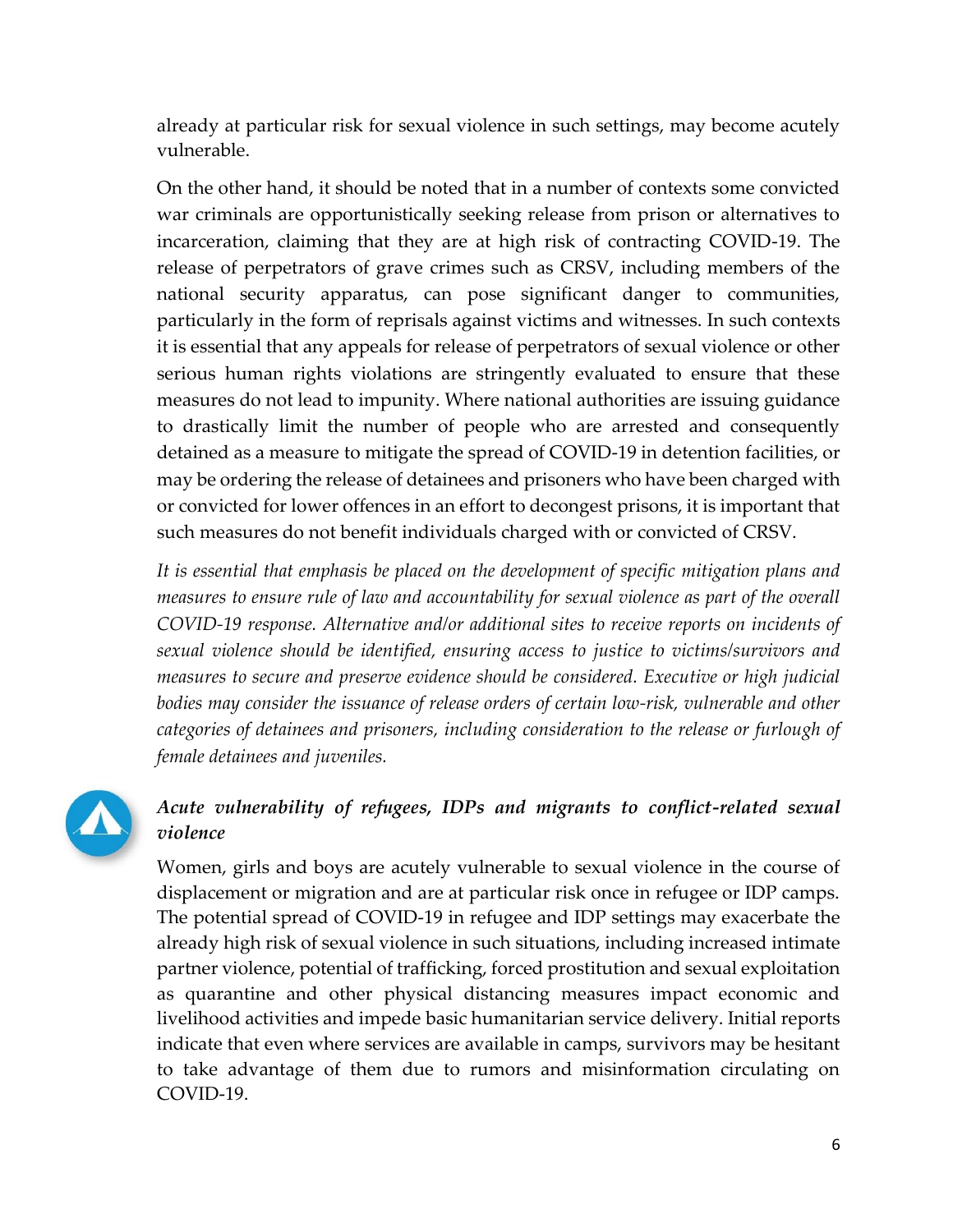UNODC and IOM have already expressed concern over increased risk of trafficking as a consequence of the pandemic, including in locations such as Cox's Bazaar in Bangladesh where almost one million Rohingya refugees face acute vulnerability.

*Therefore, it is essential that the prevention and response to sexual violence be considered as a central aspect of the broader COVID-19 mitigation and response measures being put in place in the context of refugee and IDP settings and the global migration crisis. This includes ensuring the continued functioning of 'safe-spaces' for women and girls and service delivery in refugee camps and settlements.* 



### *Exposure to Sexual Exploitation and Abuse*

The context of extreme power inequalities and unequal power dynamics between aid workers and aid recipients render women and girls vulnerable to sexual exploitation and abuse. Dependency on aid for survival, and lack of accountability for perpetrators, are factors that contribute to its prevalence and serve as barriers to reporting. The current COVID-19 outbreak is likely to make existing protective strategies identified by women and girls— such as moving in groups or ensuring aid workers are accompanied when visiting refugee households—more difficult to implement. At the same time shortages in goods mean women and girls face more pressure to access these items for themselves and their households*.* Survival needs may lead to increased exploitation and protection risks, particularly of adolescent girls, including as a result of transactional sex as a negative coping mechanism.

*It is important to ensure that there are more women in response roles such as aid workers, as an aspect of mitigating sexual exploitation and abuse within aid efforts in general and in the specific context of the current pandemic.*



### *Exacerbation of harmful practices such as forced and child marriage*

In the context of a global pandemic that threatens existing informal and formal support structures, and where families may seek to mitigate dire economic consequences of COVID-19, forced and/or child marriage may increase. Such negative coping mechanisms are often prevalent in conflict settings and have been shown to be further exacerbated in context of public health emergencies. A 2018 UNICEF report indicated that this was indeed the case within the cholera response in Syria and Yemen.

*Enhanced monitoring and reporting of harmful practices such as forced and child marriages including in the ambit of the conflict-related sexual violence agenda may help to mitigate such risks in conflict and post-conflict settings.*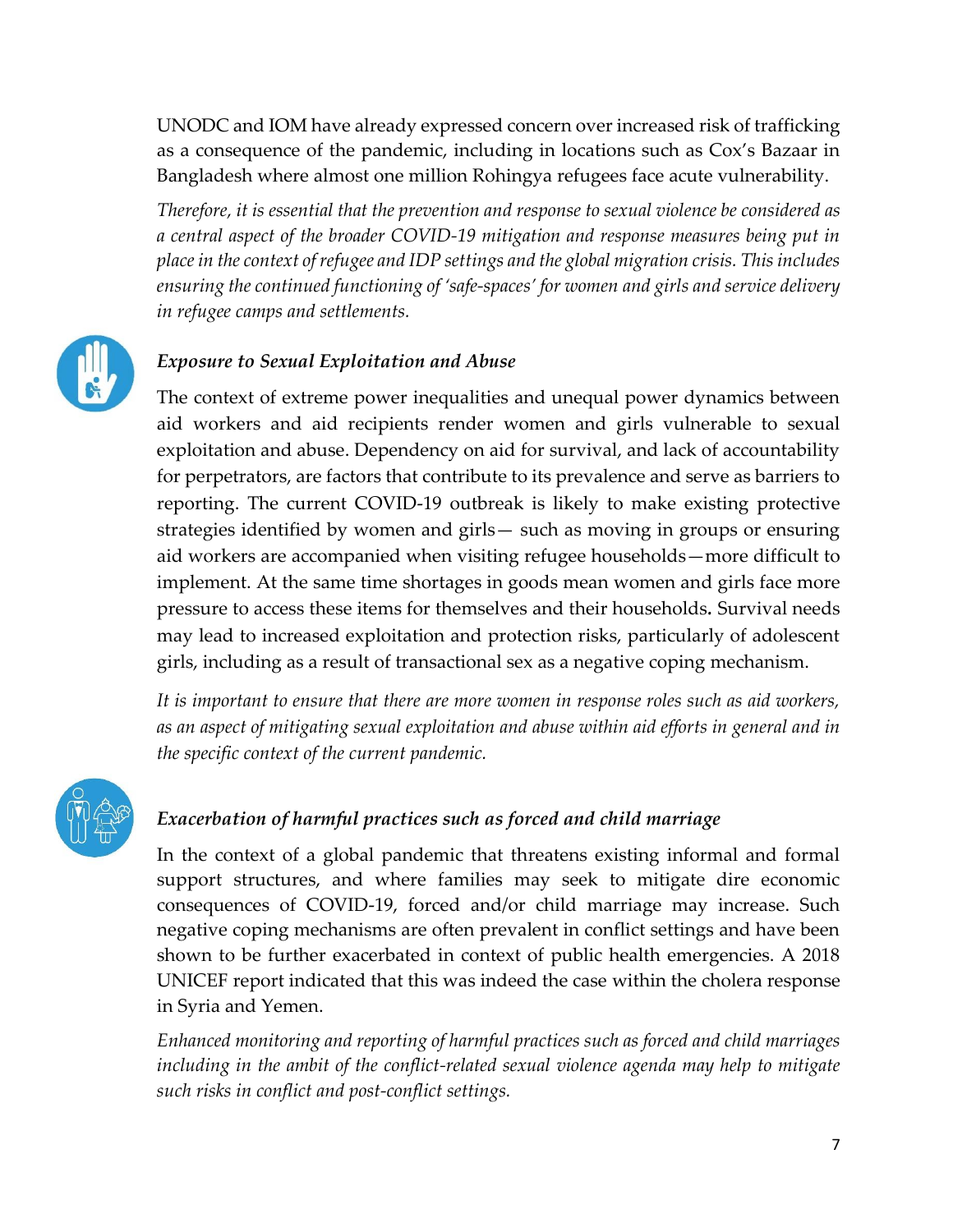

## *Potential exacerbation of conflict and conflict-related violations due to the pandemic*

Finally, as COVID-19 puts already fragile governance, security, healthcare and rule of law institutions under even greater stress at the national level, there is the potential of the exacerbation of conflict dynamics in situations of concern on the Security Council agenda. This may, in turn, exacerbate incidents, patterns and trends of CRSV in these conflicts, and reduce international and media scrutiny. There are concerns, for example, that terrorist groups such as Al-Shabaab and Boko Harm have escalated attacks during the pandemic. Quarantines and emergency measures may also increase risks of abuse by State actors.

Training and dissemination on the prohibition of CRSV has been suspended due to the pandemic. For instance, an important training programme for the security sector in South Sudan that has been instituted pursuant to the Joint Communique signed by the Government of South and the Office of the Special Representative on Sexual Violence in Conflict in 2014, has been suspended indefinitely. Similarly, activities related to the implementation of a unilateral Communique issued by Sudan People's Liberation Army – In Opposition have also stalled due to the pandemic.

*In line with the Secretary-General's call for a global ceasefire, parties to conflict must refrain from employing tactics or methods of warfare such as the use of sexual violence in conflict at this time of global emergency, and CRSV should be included within the definition and monitoring and verification frameworks of ceasefire agreements. Special attention should be paid to contexts where parties listed for CRSV have endorsed the call of the Secretary-General, as is the case for example in Sudan where the Sudan Liberation Army/Abdul Wahid (SLA/ AW) recently agreed to a de facto ceasefire. It is also essential to ensure that continued emphasis is placed on the implementation of the range of survivor-centered prevention and response measures outlined by the Security Council in resolution 2467 (2019), including the engagement with state and non-state parties to conflict for concrete and time-bound commitments.* 

 $\sim\sim\sim$